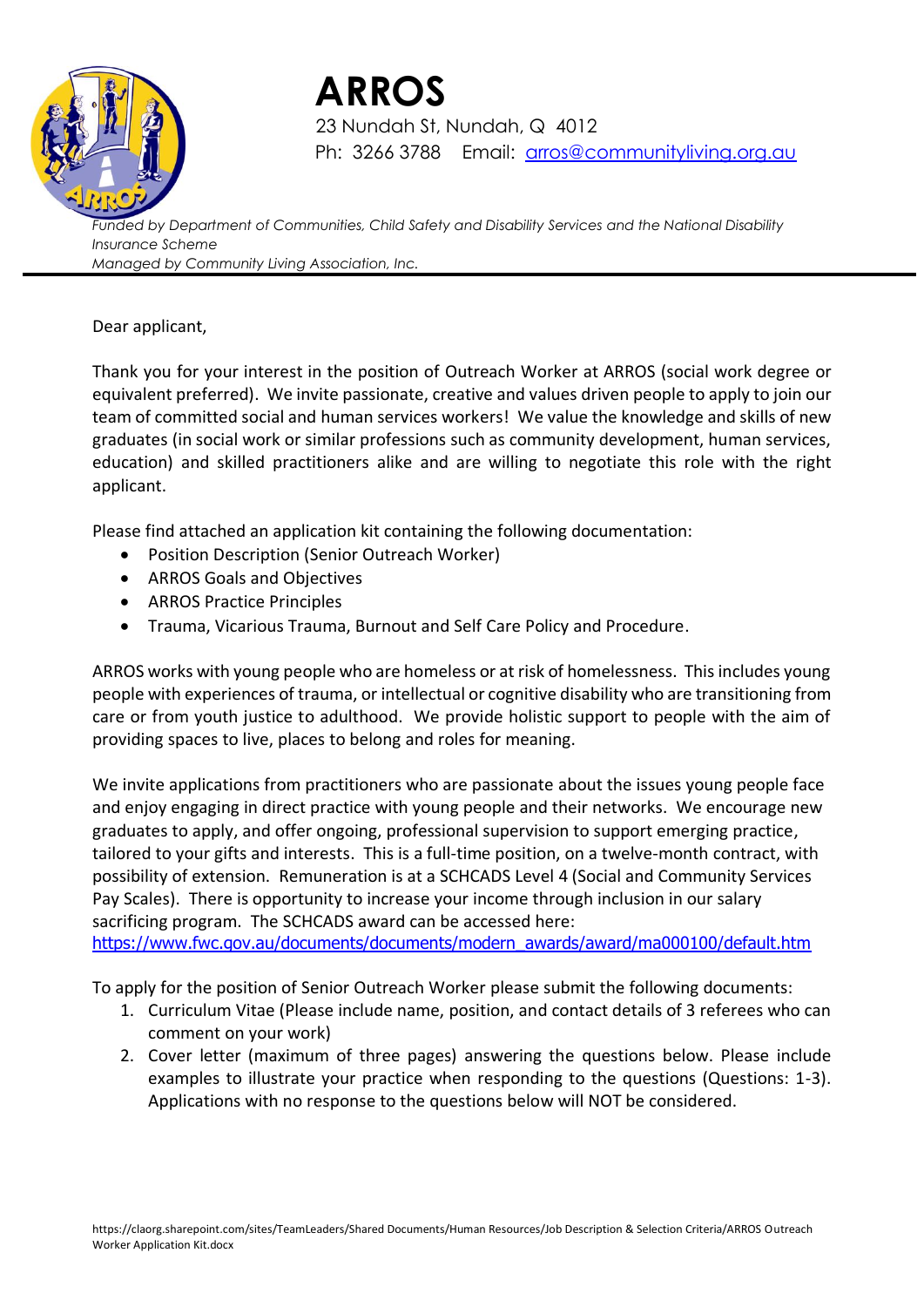### **Questions**

- 1. Why do you want to be a Senior Outreach Worker in the ARROS Team?
- 2. What values do you bring to practice (practice framework) and what is your experience working with people from a marginalised background?
- 3. How do you operate as a member of a team, including any teams and stakeholder groups you are current in?
- 4. Do you currently have a driver license and a vehicle, which can create a safe, confidential workplace whilst transporting people?

### Further Information:

Appointment to the position of ARROS Senior Outreach Worker will be subject to a Blue Card 'Working with Children Check' and 'Yellow Card Exemption' and 'NDIS Worker Screening Clearance.' Prior to start date, the successful candidate must have blue card and NDIS Worker Clearance Card and provide a certificate to demonstrate completion of NDIS Worker Orientation Module "Quality, Safety and You".

Prior to start date, the successful candidate must have been fully vaccinated (Covid19 Vaccination) as per Public Health Order.

Applications are due by 9am Monday 13<sup>th</sup> June 2022. Shortlisted applicants will be interviewed on Wednesday 15<sup>th</sup> June 2022. Please forward applications in writing to CLA Co-ordinator 5 Nundah Street Nundah Q 4012 or to [reception@communityliving.org.au](mailto:reception@communityliving.org.au)

Should you wish to enquire further about this position or have any questions about what it is like to work for ARROS or Community Living Association, we welcome your phone call! Please contact Renee Mills on 3266 3788 or 0407 385 701.

Yours sincerely,

 $\overline{\phantom{a}}$  , we can also the contract of  $\overline{\phantom{a}}$ 

Renee Mills

Renee Mills ARROS Team Leader (Acting)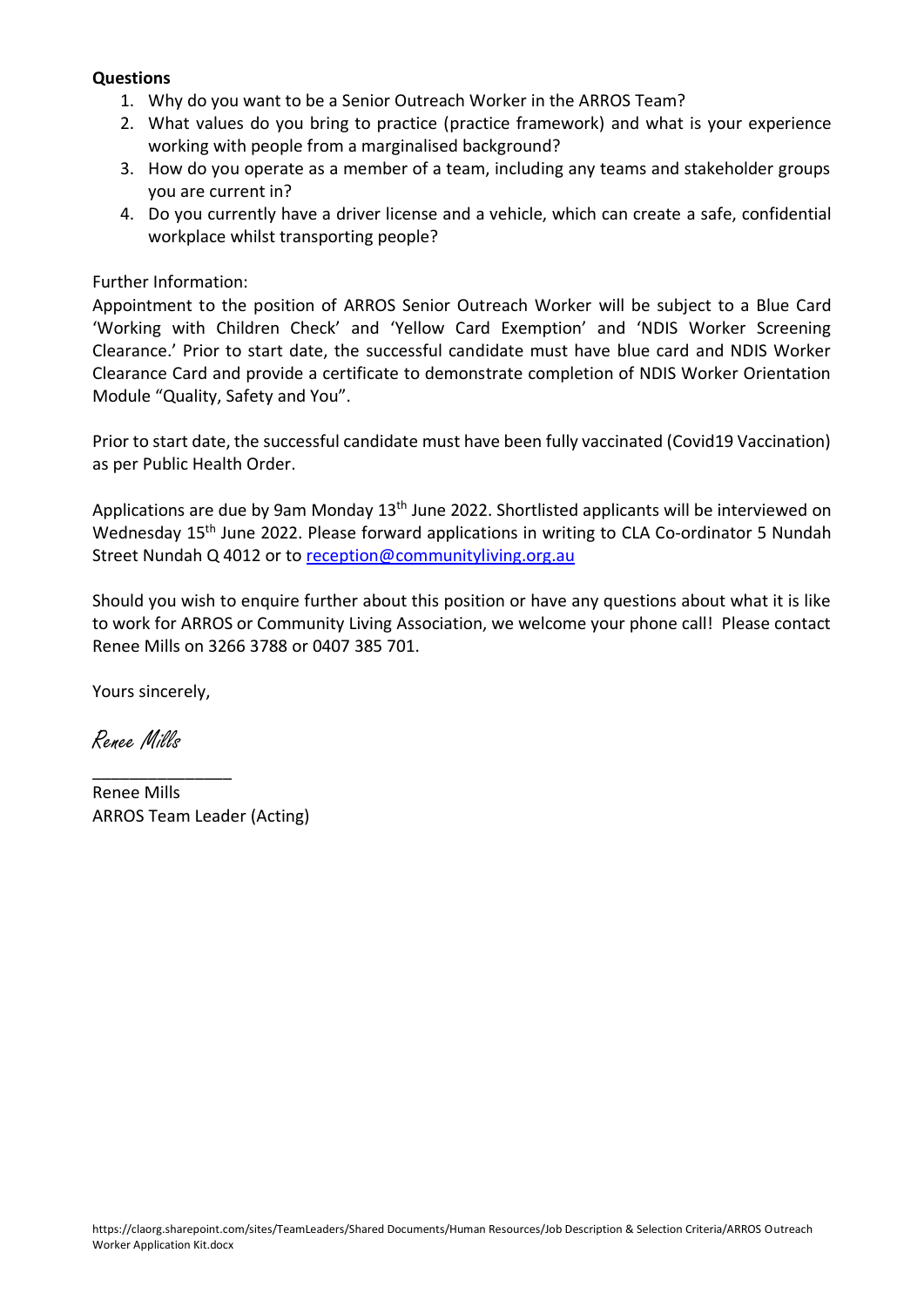# **Community Living Association**

### **Role Description (Abridged version)**

### **Outreach Worker**

#### **Purpose of the Position**

ARROS works with marginalised young people who have an intellectual/cognitive disability, their families and significant others, and community members to address issues limiting the young person's quality of life, in particular isolation and vulnerability to exploitation and abuse.

The Arros Outreach worker is responsible for leading case work with young people to enable their access to information and resources and sustaining ongoing relationships to address issues that negatively impact on the young person's ability to live safe and meaningful interdependent adult lives.

#### **Characteristics and Features**

The Outreach worker will:

Exercise initiative and judgement in developing case work with young people including undertaking assessment, planning for intervention and ongoing evaluation.

Work independently to conduct holistic assessments, problem-solve and respond to young people with complex needs.

Actively contribute specialised skills and knowledge, as outlined in the role requirements, internally and externally, and support other practitioners in the team.

Use discipline skills and knowledge to work with people engaged in multiple and complex systems, e.g. NDIS, Child Safety, Youth Justice/Criminal Justice, Housing, Centrelink, Health, Mental Health

Manage time, set priorities, plan and organise their work, engage in your own professional supervision, and supervise other staff/students as required.

Advocate, coordinate and communicate effectively with internal and external stakeholders in complex systems.

Engage in critical reflection individually, and as part of a team, to develop practice and practice responses to enhance outcomes for young people.

Work both autonomously and in collaboration with the Arros Team and external stakeholders.

#### **Responsibilities**

- Proactive outreach to provide direct support to young people with complex support needs to actively support them to address barriers to achieve goals.
- Apply CLA's Practice Framework, ARROS' Practice Framework, and CLA's Policies and Procedures in the work, to ensure best practice and to 'champion' the rights, needs and hopes of the young people we work with, and contribute to their development.
- Engage in crisis intervention using trauma-informed practice skills, including de-escalation, harm minimization, risk assessments and safety planning.
- The ability to proactively develop knowledge and understanding of the systems impacting on young peoples' living, including NDIS, child protection and the justice system.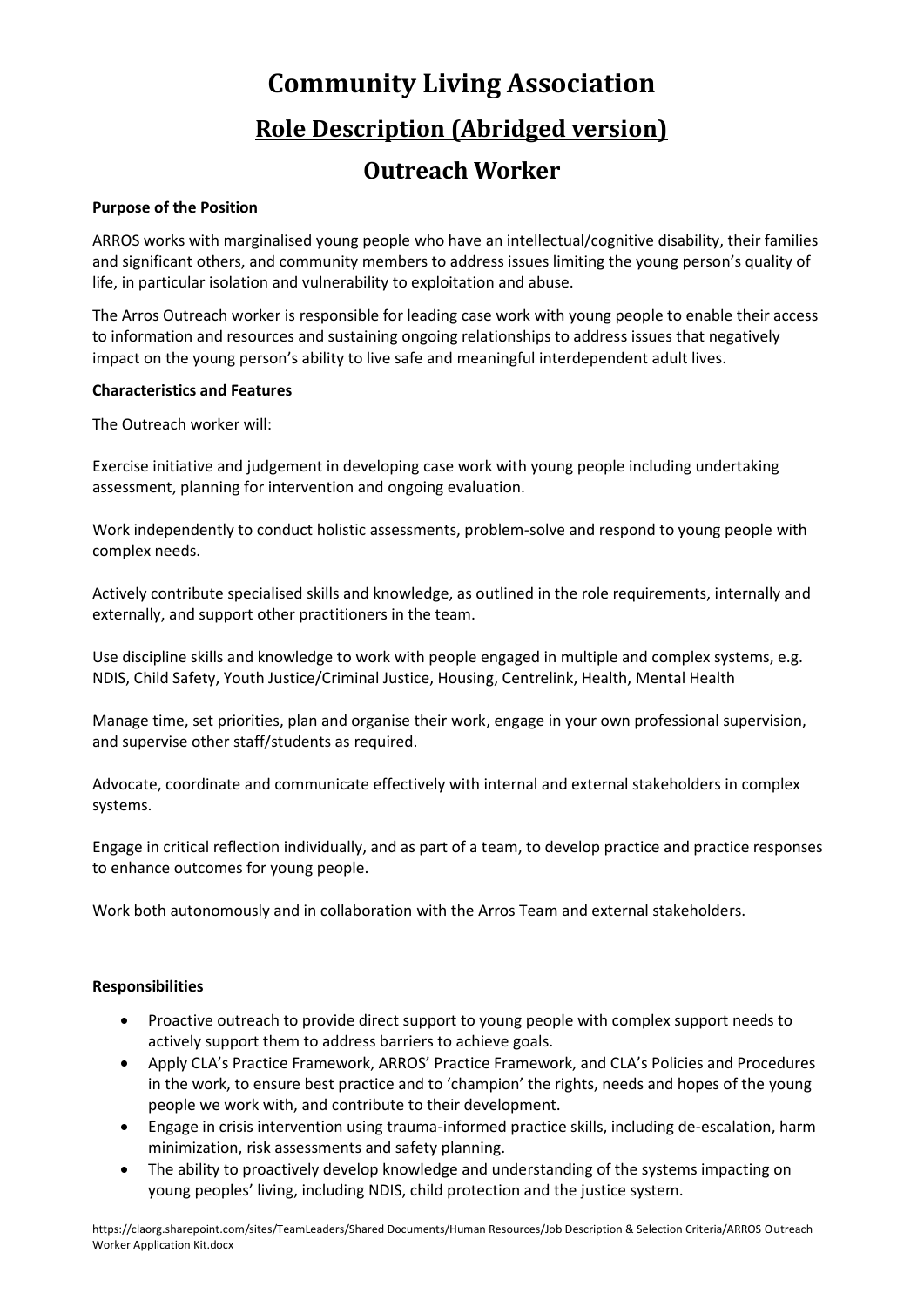- Demonstrate a commitment to social justice and an understanding of how best to access, advocate for, and maintain services for young people with complex needs.
- Utilise communication and advocacy skills to enable young peoples' voices to be heard and ensure their access to resources.
- Network and collaborate with young people, families, significant others, community members and service providers to develop joint responses to the needs of marginalized young people who have an intellectual/cognitive disability.
- Respectfully and actively participate in regular and ongoing supervision, reflective practice through team meetings, staff development activities, and contribute to a positive work environment.
- Work as a member of the ARROS team, including providing back-up support and/or assistance to other team members as required; particularly when continuity of service delivery is compromised.

#### **Requirements**

- Tertiary qualification in social work, human services, or a related discipline.
- Specialised knowledge and/or experience in developmental practice and working with people with an intellectual, cognitive and/or psychosocial disability.
- A comprehensive understanding and skills in the Helping Process, Relational Practice, Trauma-Informed Practice, Crisis Intervention and Capacity Building Framework.
- A commitment to social justice and an ability to use advocacy skills in practice.
- Sound knowledge and skills in working with people from culturally and linguistically diverse backgrounds, Aboriginal and Torres Strait Islanders, and the LGBTIQ community.
- Driver's License and use of own vehicle for work purposes (mileage reimbursed as per SCHADS Award)
- NDIS Worker Orientation Module certificate of completion
- Yellow Card, Yellow Card Exemption OR NDIS Worker Screening Clearance
- Blue Card "Working with Children Check"

### **Accountability**

- The Outreach Worker is accountable to the ARROS Team Leader
- They are required to follow CLA's Policy and Procedures and statutory requirements.
- In accordance with the Staff Supervision and Staff Development Policy, regular supervision will occur with the Team Leader.
- Workers will be supported with opportunities for ongoing professional development.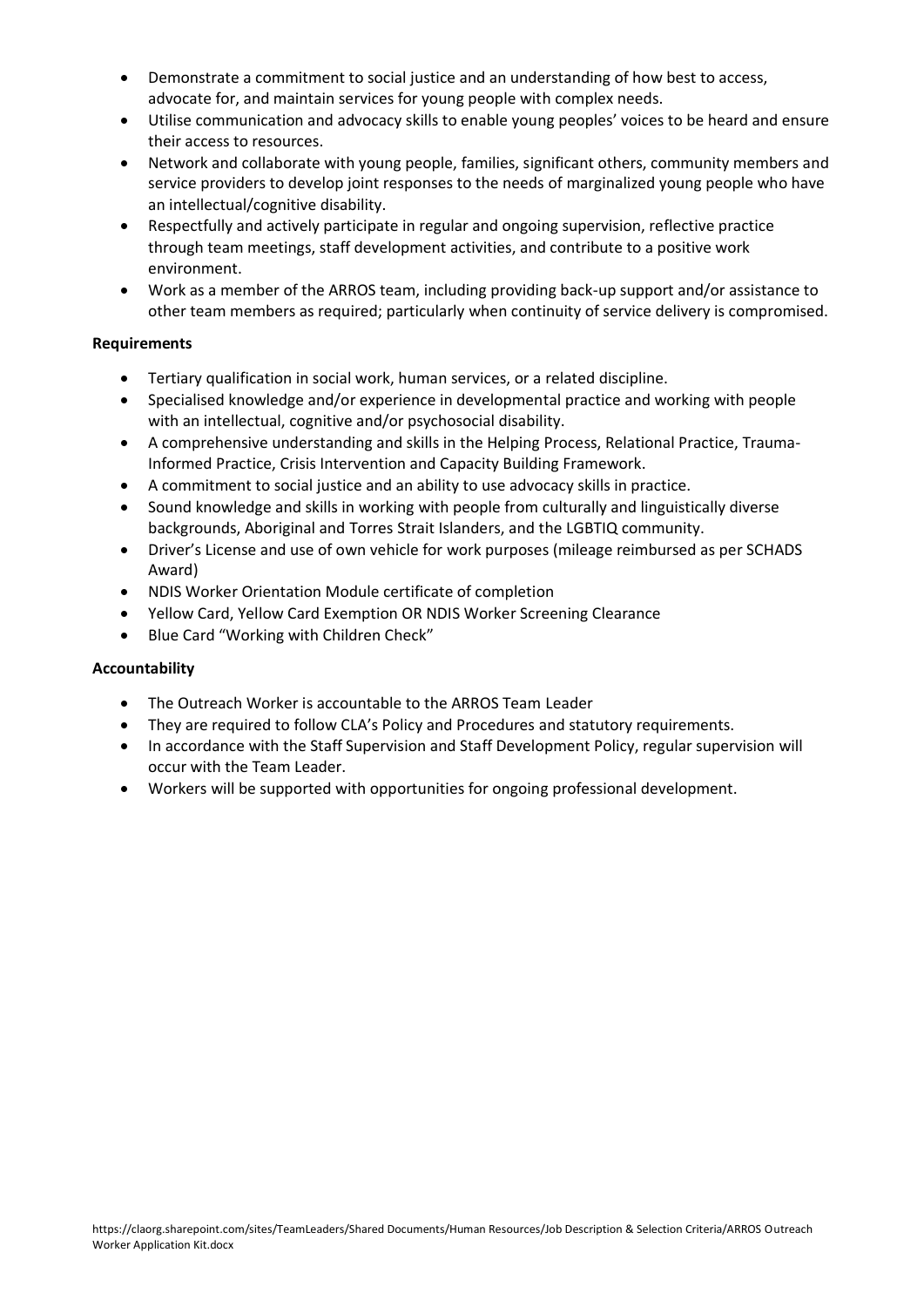### *ARROS GOALS*

To join with…

- **槽軸** Young People with a cognitive disability,
- **槽軸** their Families and Significant Others, and
- **槽軸** Communities,

…to create spaces to live, places to belong and roles for meaning.

### *ARROS OBJECTIVES*

- 1. To locate **accommodation** options for young people with a cognitive disability that are:
	- $\star$  Safe
	- $\star$  Affordable
	- $\star$  Accessible
	- $\star$  Integrated in their local communities
- 2. To support young people with a cognitive disability to re-build and strengthen existing **relationships**, and to develop new relationship opportunities that are additional to ARROS relationships.
- 3. To identify **roles and opportunities** for young people with a cognitive disability to participate in communities, in ways that enable people to:
	- $\star$  Contribute
	- $\star$  Be valued
	- $\star$  Be responsible
	- ★ Demonstrate and discover gifts
	- $\star$  Experience a sense of personal meaning
- 4. To support and challenge the **capacity of communities** to:
	- $\star$  Welcome
	- $\star$  Include
	- $\star$  Resource
	- $\star$  Support
	- $\star$  Respect

…young people with a cognitive disability.

- 5. To develop, share, and review **ARROS practice**, including:
	- $\star$  Practice methodologies

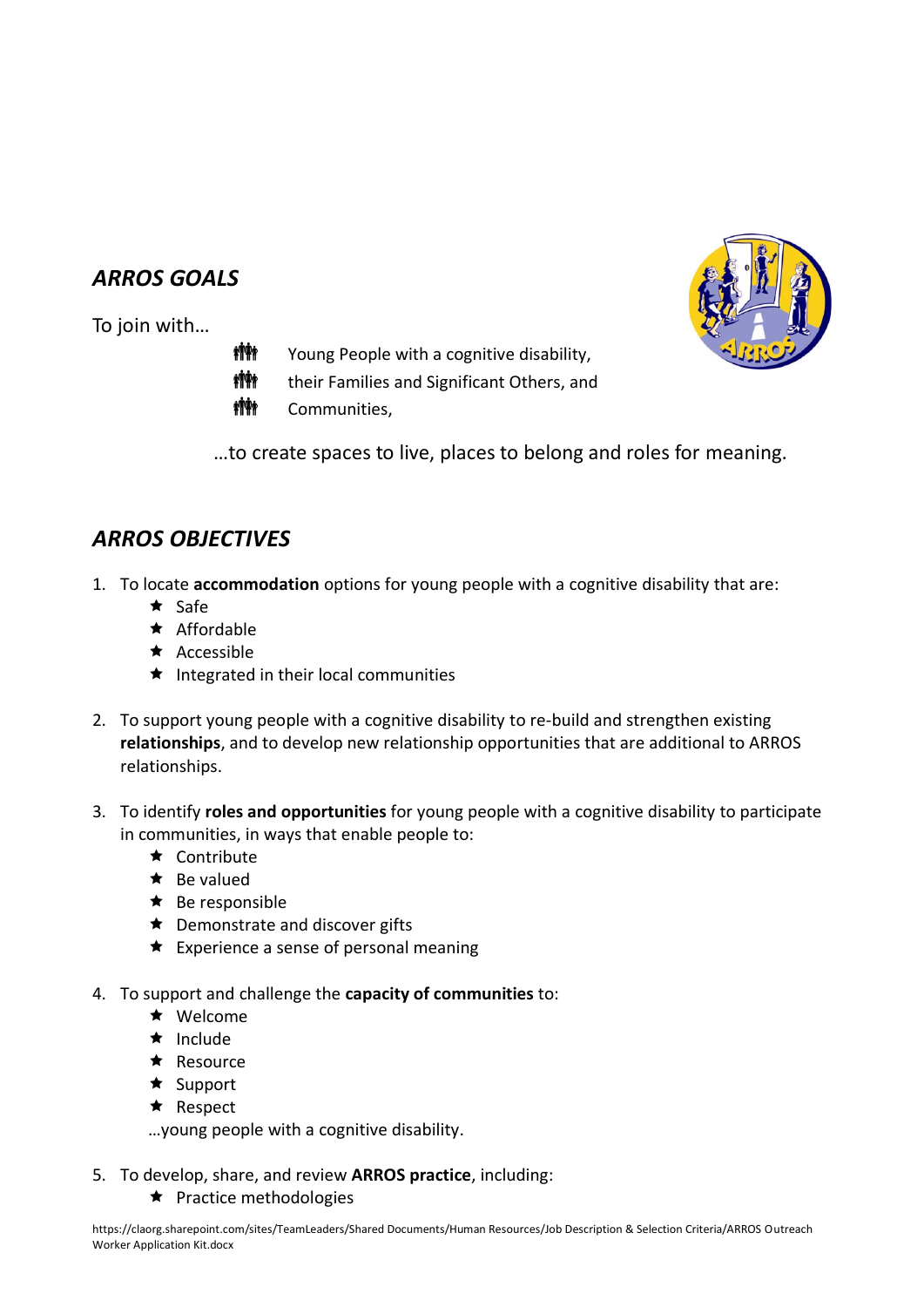- Knowledge base
- Research



## **ARROS PRACTICE PRINCIPLES**

- **1. ARROS practice is based on RELATIONSHIP BUILDING**
- a. With young people with a cognitive disability, in their space, acknowledging their reality, and supporting their goals.
- b. With their current relationships and communities, to assist them to support the young person.

### **2. ARROS practice is based on COMMITMENT**

- a. To young people with a cognitive disability, and their supporters, over the long term.
- b. To purposeful and mutually negotiated work.

### **3. ARROS practice is based on RESPECTING**

- a. The abilities, talents, and gifts that young people with a cognitive disability have to contribute to their significant relationships and communities.
- b. The ability of supporters and communities to include, engage with, and welcome young people with a cognitive disability.

### **4. ARROS practice is based on BUILDING RESOURCES AND CAPACITY**

- a. With young people with a cognitive disability to achieve a space to live, a place to belong and a meaningful role.
- b. With families, significant others, and communities to enable them to support young people to achieve a space to live, a place to belong and a meaningful role.

### **5. ARROS practice is based on FLEXIBILITY**

a. Recognising that each young person's situation may require a unique response.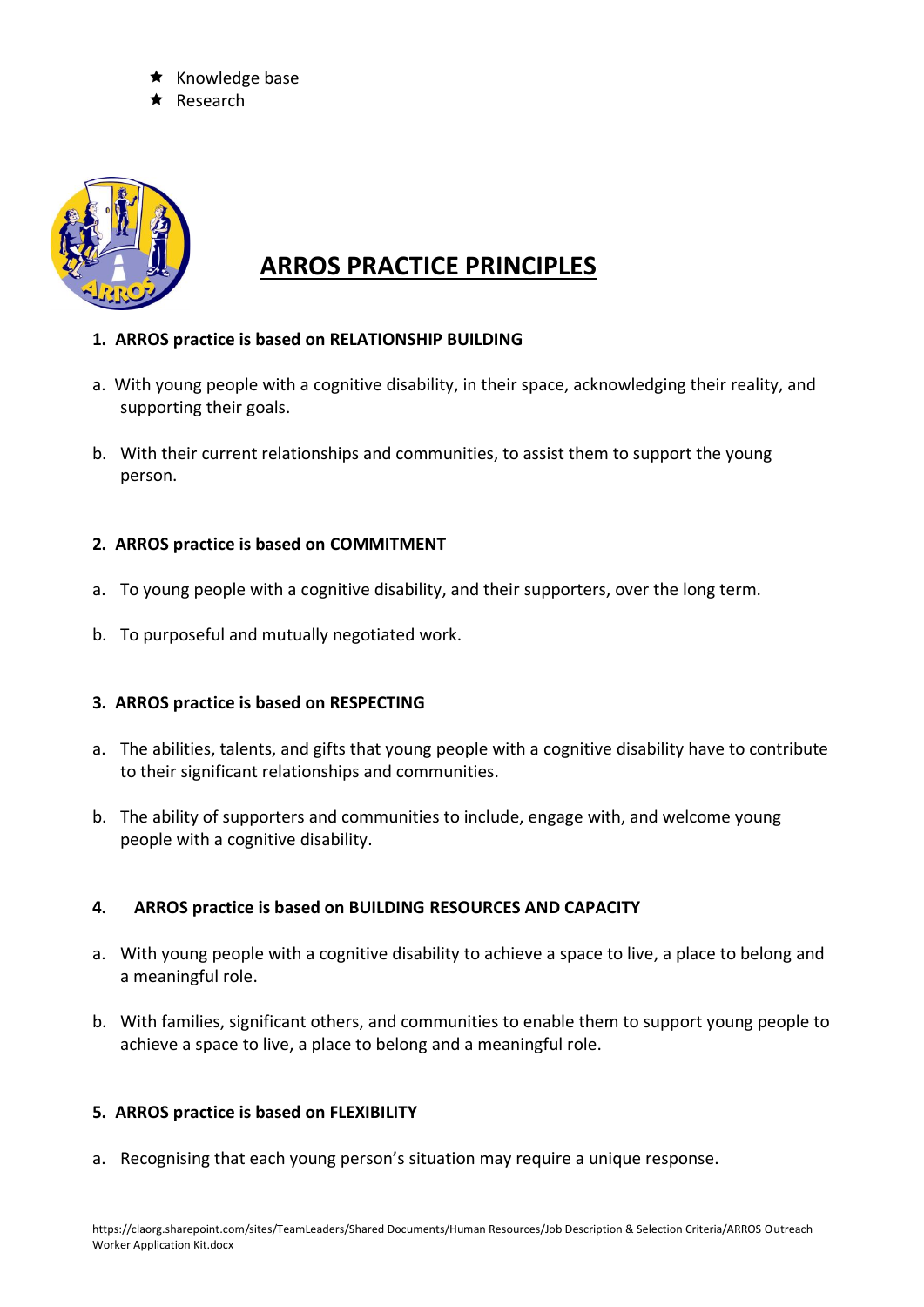b. Recognising that there are many types of relationship and community, and each can welcome young people in a variety of unique and flexible ways.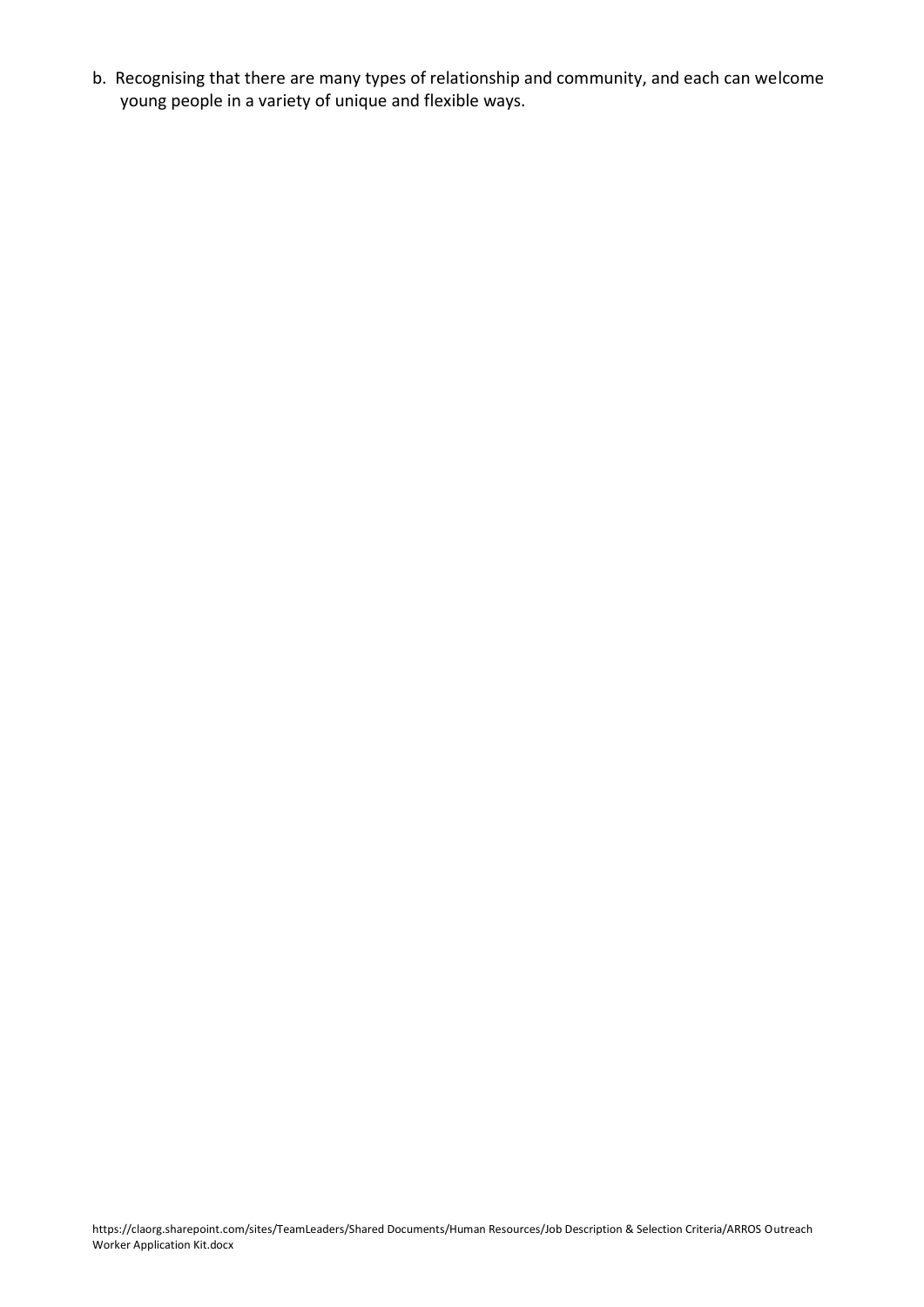# **Community Living Association**

# POLICY AND PROCEDURES

## Trauma, Vicarious Trauma, Burnout and Self-Care

### **PREAMBLE**

Work in community services and at CLA can be stressful and tiring as well as fulfilling and rewarding. The work at CLA can also involve working with people who have experienced trauma and may be experiencing trauma on a continuing basis. Work at CLA can also at times include involvement in situations where workers (paid staff) and volunteers may feel personally threatened. This happens rarely but can happen.

CLA identifies this potential not as a way of deterring people from working in the organisation but as a reality which people should be prepared for.

We encourage prospective workers, including students at CLA to reflect on their personal history of trauma and whether a) this might prevent them applying for a job at CLA or b) whether it is something they consider in their self-care plans. Prospective workers are encouraged to reflect on how they will plan for an appropriate work/life balance, monitor their sleep and self-care plans; if you are successful in being offered a position at CLA we will support you to reflect on these matters.

### **POLICY**

CLA recognises the potential for burnout, vicarious trauma and trauma impacts of this work and will work with its workers to maintain appropriate self-care.

### **PROCEDURE**

- Applicants for work at CLA will receive a copy of this policy and procedure as part of the Application Pack – included in Recruitment Checklist.
- **•** Interview processes will include questions related to potential for exposure to vicarious trauma and trauma.
- This policy will be included in Induction Checklist.
- Supervision will include checking with workers on self-care plans and strategies. This will be written into every supervision agreement. (See Supervision Agreement).
- Workers are encouraged to consult resource material on burnout/vicarious trauma and trauma/self-care and sleep hygiene. (See Related Documents).
- Team Leaders and workers are reminded that if there are concerns about worker safety then safety plans need to be established. (See Section 2.4.12 Outreach Worker Safety Policy).